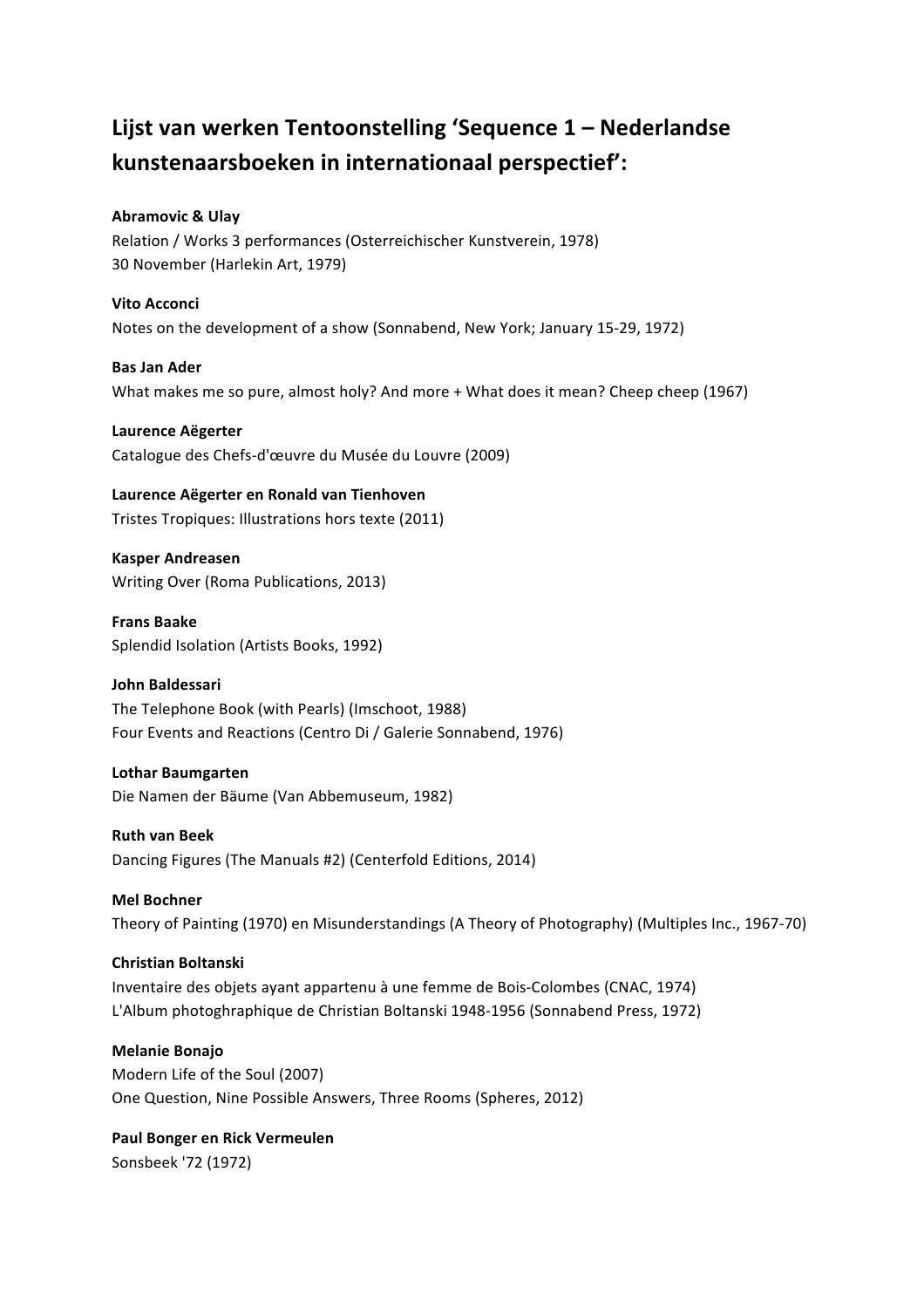#### **Marcel Broodthaers**

Un coup de dés jamais n'abolira le hasard (Wide White Space Gallery / Galerie Michael Werner, 1969) Défense De Photographier / No Photographs Allowed / Photographieren Verboten (Berliner Künstlerprogramm / DAAD, 1975)

#### **Martin Brandsma**

Systema mutatis (2012) auf hoher warte (2013)

**Jan-Dirk van der Burg** Censorship Daily (2012)

**Robert Cumming** A Training in the Arts (Coach House Press, 1973)

## **Simon Cutts**

Affinity (Coracle and Peter Foolen Editions, 2011)

## **Hans Eijkelboom**

96 Alternatives (1978) New York 8y Num8ers (2011)

## **Ian Hamilton Finlay** Selected Ponds (West Coast Poetry Review, 1977)

## **Peter Foolen en Tjeu Teeuwen**

Product of Chohreh Feyzdjou (Peninsula Foundation, 1993)

## **Hamish Fulton**

Camp Fire (Van Abbemuseum, 1985)

## **Ad Gerritsen** Criminals (Exp/Press, 1972)

## **Paul-Arman Gette** Du Rhin à la prairie alpine (AQ-Editions, 1974)

## **Michael Gibbs**

Connotations (Second Aeon Publications, 1973) Selected Pages (Kontexts Publications, 1978)

## **Gilbert & George**

Dark Shadow (Nigel Greenwood Inc., 1976)

# **Tim Hollander**

The history of film in 9 chapters (Reader's Finest, 2013) Contemporary poems (2014)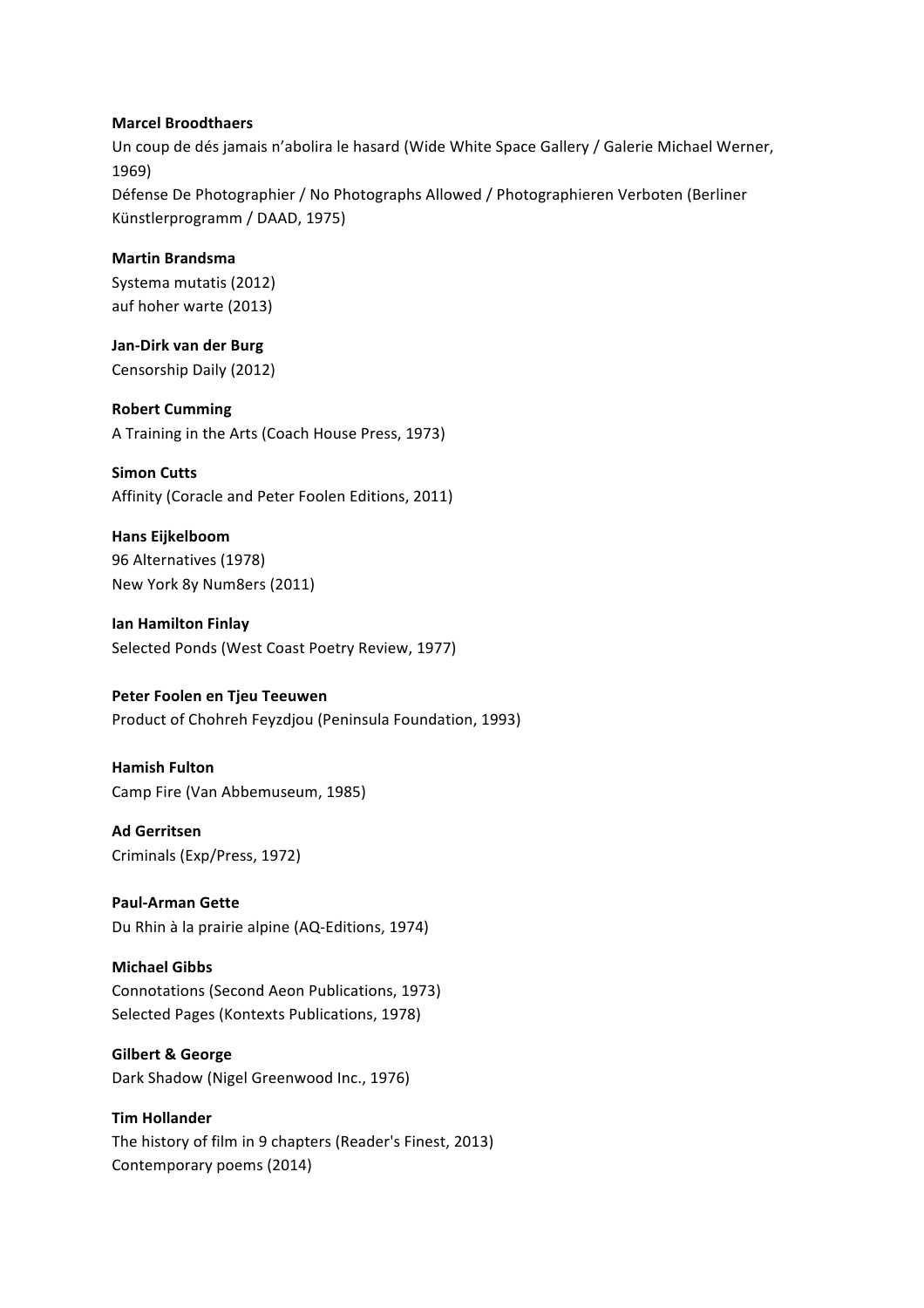## **Hetty Huisman** In betrachting (VOID, 1979) Ter bezinking (VOID, 1982) In verhouding (Cultureel Centrum de Beijerd, 1984)

**Alan Kaprow** Words (Smolin Gallery, 1962)

**Stephen Keppel** Entre Entree (Fw: Books, 2014)

**Anselm Kiefer** Hoffmann von Fallersleben auf Helgoland (Groninger Museum, 1980)

**Joseph Kosuth** Notebook on Water (Multiples Inc., 1970)

**Anouk Kruithof** Becoming Blue (Revolver Publishing, 2009) A head with wings (Little Brown Mushroom, 2011)

**Jean Le Gac** The Painter (Galerie 't Venster, 1974)

## **Sol LeWitt**

From Monteluco to Spoleto/December 1976 (Van Abbemuseum, 1984) Autobiography (Multiples Inc. ; Lois and Michael K. Torf, 1980)

## **Lucy R. Lippard**

Lucy R. LIPPARD: 955,000 (The Vancouver Art Gallery, 1970)

## **Richard Long**

John Barleycorn (Stedelijk Museum Amsterdam, 1973) Countles Stoness (Van Abbemuseum / Openbaar kunstbezit, 1983)

## **Mark Manders**

Slide Projections (Two Interconnected Houses/Documented Assignment) (Roma Publications, 2010) Newspaper with Fives (2001)

## **Annette Messager**

Les Approches (Hossmann, 1973) La Femme et .... (Ecart Publications, 1974)

## **Marc Nagtzaam**

Surplus (Roma Publications, 2006) Two (Roma Publications, 2007)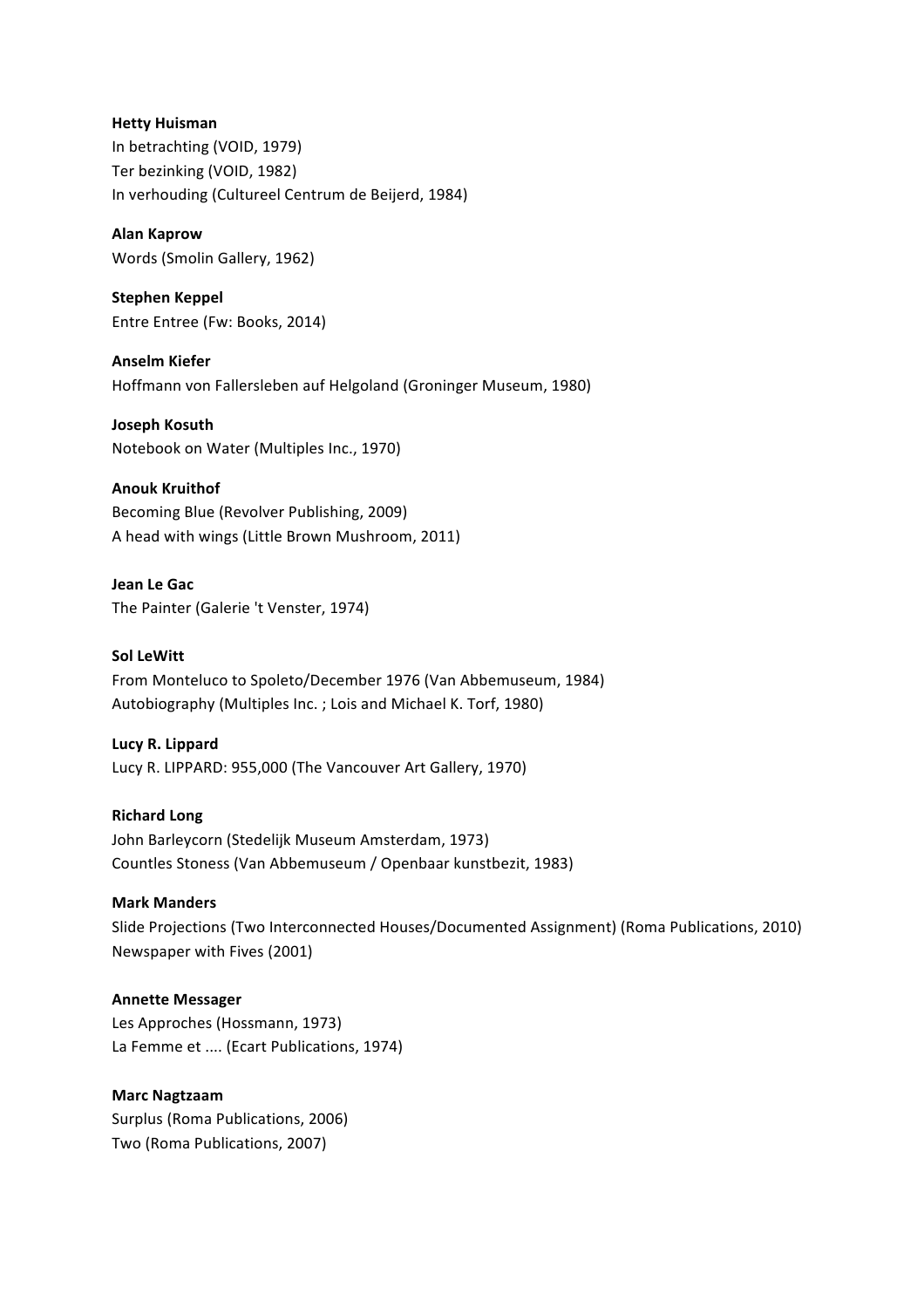#### **Anne en Patrick Poirier**

Les paysages révolus : notes et croquis de voyage, Sélinunte, août 1974 (Sonnabend, 1975)

**Reindeer Werk** Soft eggs dread (Brummense uitgeverij, 1976) M. Yeck N. Krid at today's place (1978)

## **Chantal Rens**

Carolina had weliswaar geen aids maar ze dacht er wel vaak aan (2013) BEING in SHAPE (2013) Kanada (2014)

**Gerhard Richter** Gerhard Richter: atlas van de foto's en schetsen (Hedendaagse Kunst Utrecht, 1972)

#### **Ed Ruscha**

Dutch Details (Stichting Octopus, 1971) Stains (Heavy Industry Publications, 1969)

**Seth Siegelaub** The Xerox Book (1968)

**Petra Stavast** Libero (Roma Publications, 2009)

**Rein Jelle Terpstra** Retracing (post editions, 2013)

**Koen Taselaar** Words On Paper Words In Books (2015)

## **Elisabeth Tonnard**

Let us go then, you and  $I - T.S.$  tipp-exed (2003) The Gospel of the Photographer (2013)

## **David Tremlett**

On the Border (Stedelijk Museum Amsterdam, 1979)

**Jan Voss** Detour (Walther König, 1989)

## **Hans de Vries**

't Dooie Beestenboek (De Harmonie, 1972) De geschiedenis van de citroengeranium (Art Animation, 1973)

## **herman de vries**

natural-relations I - die marokkanische sammlung (Galerie D+C Mueller-Roth, 1984)